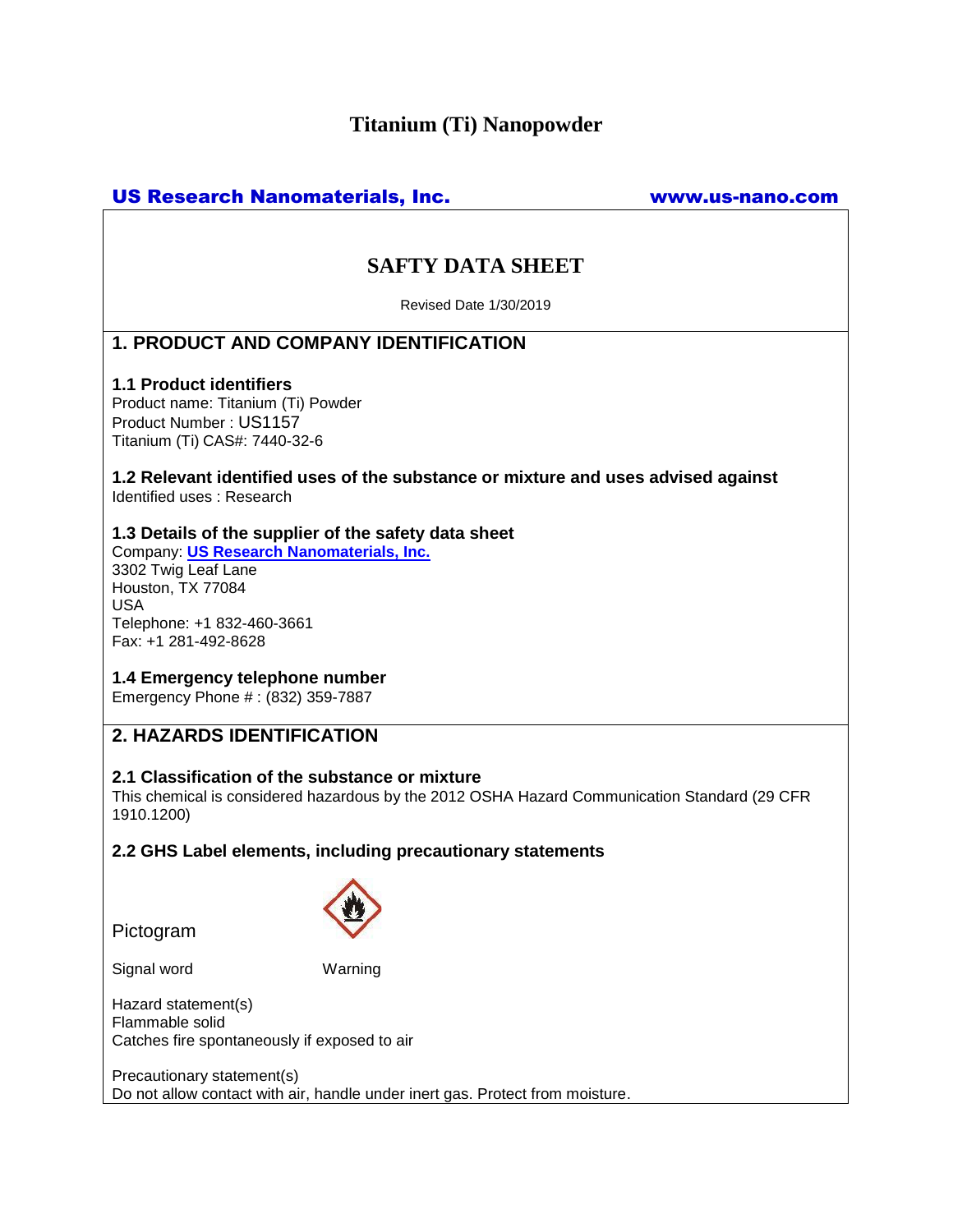P233: Keep container tightly closed.

P210: Keep away from heat/sparks/open flames/hot surfaces. - No smoking.

P240: Ground/Bond container and receiving equipment.

P241: Use explosion-proof-electrical/ventilating/lighting/…/equipment

P242: Use only non-sparking tools.

P243: Take precautionary measures against static discharge.

P271: Use only outdoors or in a well-ventilated area.

P280: Wear protective gloves/protective clothing/eye protection/face protection.

P261: Avoid breathing dust/fume/gas/mist/vapors/spray.

P264: Wash hands thoroughly after handling.

P304 + P340 IF INHALED: Remove victim to fresh air and keep at rest in a position comfortable for breathing.

P303+P361+P353: IF ON SKIN (or hair): Remove/Take off immediately all contaminated clothing. Rinse skin with water/shower.

P312 Call a POISON CENTER or doctor/ physician if you feel unwell.

P370+P378: In case of fire: Use ... for extinction.

## **2.3 Hazards not otherwise classified (HNOC) or not covered by GHS** None

# **3. COMPOSITION/INFORMATION ON INGREDIENTS**

## **3.1 Substances**

Titanium (Ti) CAS#: 7440-32-6

# **4. FIRST AID MEASURES**

## **4.1 Description of first aid measures**

### **General advice**

Consult a physician. Show this safety data sheet to the doctor in attendance. Move out of dangerous area.

### **If inhaled**

If breathed in, move person into fresh air. If not breathing, give artificial respiration. Consult a physician. **In case of skin contact**

Wash off with soap and plenty of water. Consult a physician.

#### **In case of eye contact**

Rinse thoroughly with plenty of water for at least 15 minutes and consult a physician.

#### **If swallowed**

Never give anything by mouth to an unconscious person. Rinse mouth with water. Consult a physician.

### **4.2 Most important symptoms and effects, both acute and delayed**

The most important known symptoms and effects are described in the labeling (see section 2.2) and/or in section 11

# **4.3 Indication of any immediate medical attention and special treatment needed**

no data available

# **5. FIREFIGHTING MEASURES**

### **5.1 Extinguishing media**

### **Suitable extinguishing media**

Dry chemical. Approved class D extinguishers. Clay. Sodium carbonate.

## **5.2 Special hazards arising from the substance or mixture**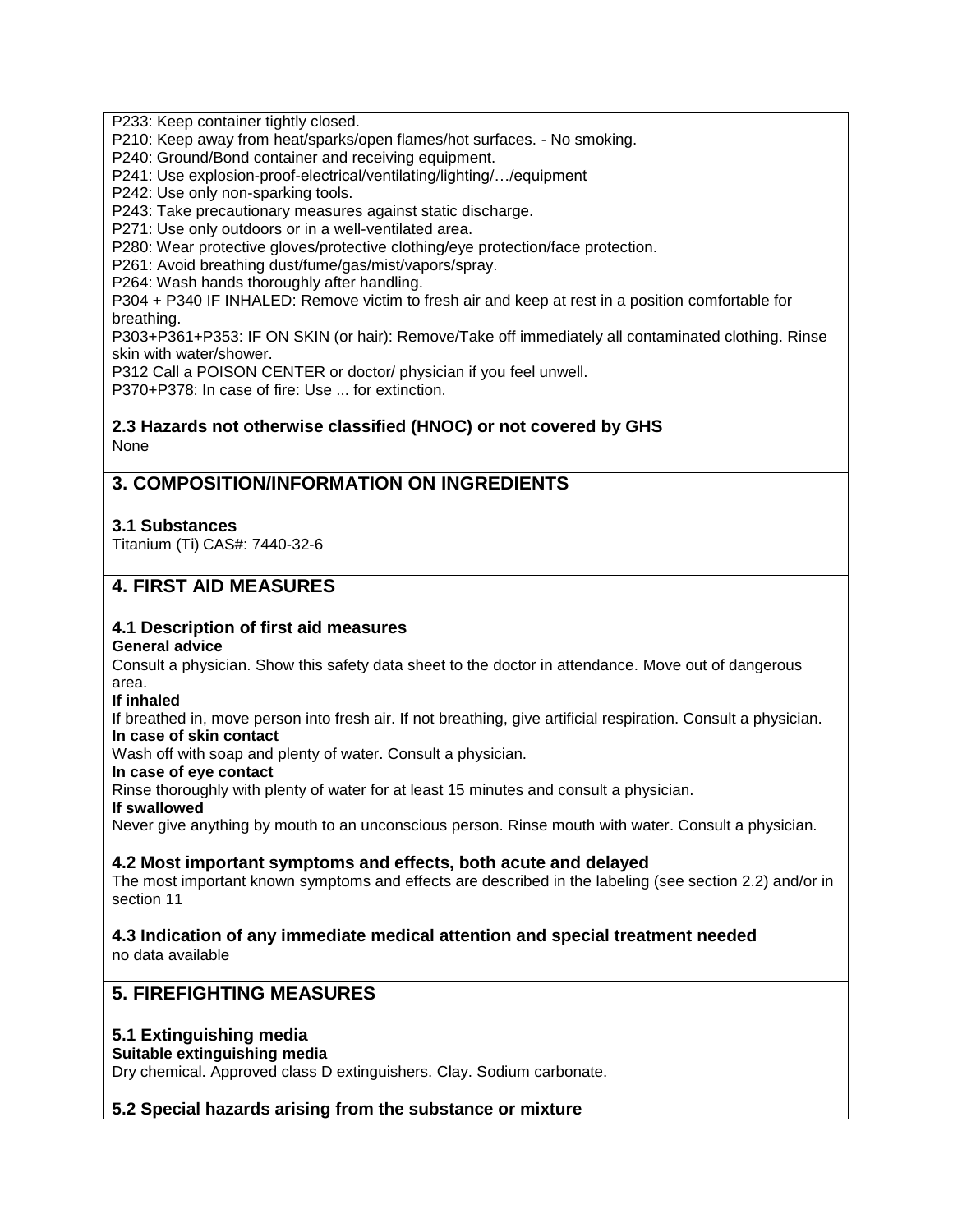Flammable. Risk of ignition. Dust can form an explosive mixture in air. Keep product and empty container away from heat and sources of ignition.

## **5.3 Advice for firefighters**

Wear self contained breathing apparatus for firefighting if necessary.

#### **5.4 Further information**

no data available

# **6. ACCIDENTAL RELEASE MEASURES**

#### **6.1 Personal precautions, protective equipment and emergency procedures**

Use personal protective equipment. Avoid dust formation. Ensure adequate ventilation. Evacuate personnel to safe areas. Avoid breathing dust. For personal protection see section 8.

### **6.2 Environmental precautions**

Avoid release to the environment. See Section 12 for additional ecological information.

#### **6.3 Methods and materials for containment and cleaning up**

Pick up and arrange disposal without creating dust. Sweep up and shovel. Keep in suitable, closed containers for disposal.

### **6.4 Reference to other sections**

For disposal see section 13.

# **7. HANDLING AND STORAGE**

### **7.1 Precautions for safe handling**

Keep away from any possible contact with water, because of violent reaction and possible flash fire. Do not allow contact with air, handle under inert gas. Protect from moisture. Avoid contact with skin and eyes. Avoid formation of dust and aerosols. Provide appropriate exhaust ventilation at places where dust is formed. Normal measures for preventive fire protection. For precautions see section 2.2.

### **7.2 Conditions for safe storage, including any incompatibilities**

Keep containers tightly closed in a dry, cool and well-ventilated place. Keep away from heat and sources of ignition. Flammables area.

### **7.3 Specific end use(s)**

Apart from the uses mentioned in section 1.2 no other specific uses are stipulated

# **8. EXPOSURE CONTROLS/PERSONAL PROTECTION**

#### **8.1 Control parameters**

This product does not contain any hazardous materials with occupational exposure limits established by the region specific regulatory bodies.

### **8.2 Exposure controls**

#### **Appropriate engineering controls**

Ensure adequate ventilation, especially in confined areas. Use explosion-proof lectrical/ventilating/lighting/equipment. Ensure that eyewash stations and safety showers are close to the workstation location.

#### **Personal protective equipment Eye/face protection**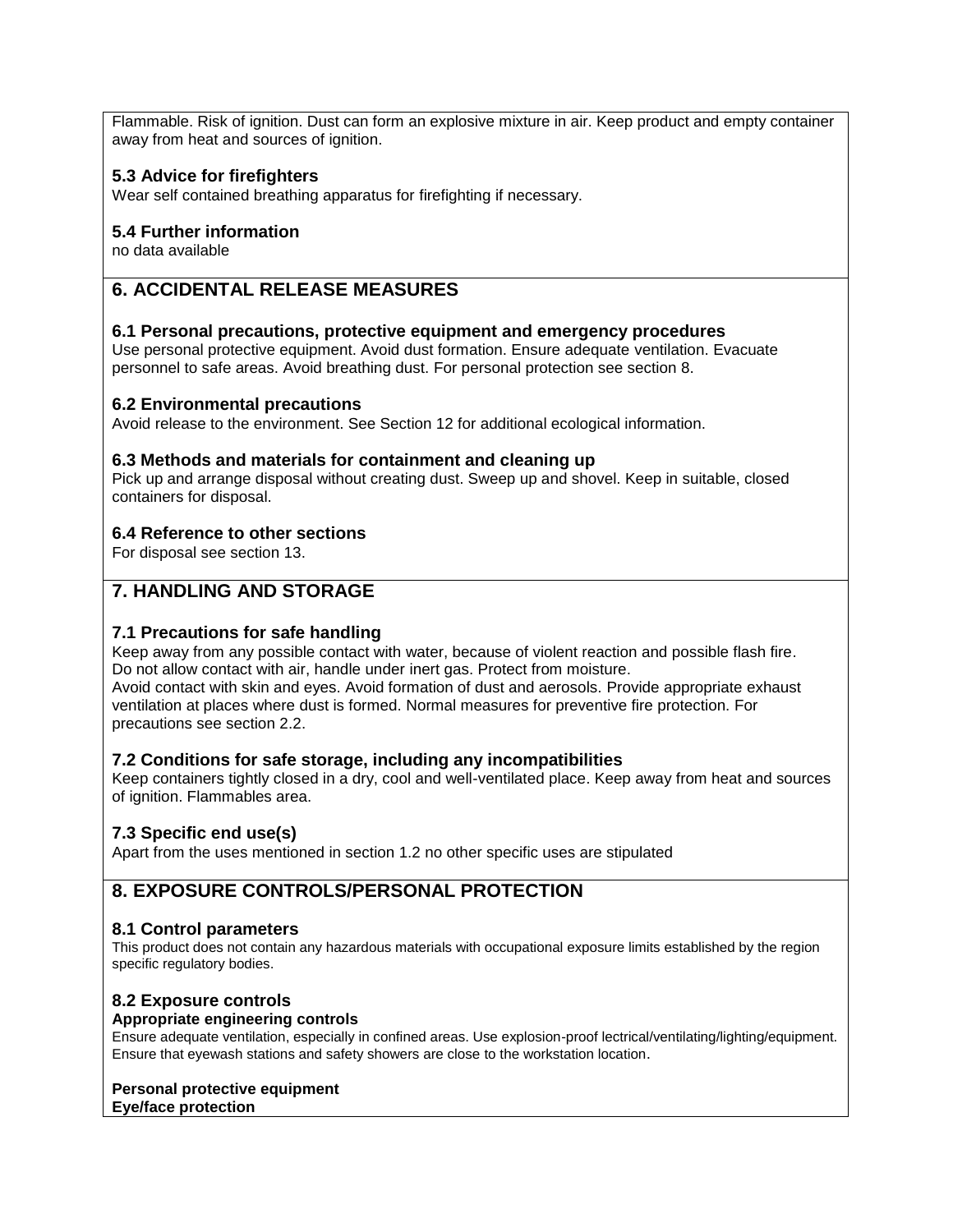Safety glasses with side-shields conforming to EN166 Use equipment for eye protection tested and approved under appropriate government standards such as NIOSH (US) or EN 166(EU).

### **Skin protection**

For any handling steps where the substance is in particulate form or in a suspension with pure water where the substance is not solubilized, the gloves must be comprised of material that successfully passes ASTM F-1671. For any handling steps where the substance is part of a carrier liquid, other than the aqueous suspension noted in the previous paragraph, gloves must be comprised of material that successfully passes ASTM F-739 (continuous liquid contact method). Gloves must be changed before they show degradation and before the designated breakthrough time for the carrier liquid (as determined by the ASTM F-739 testing or by the manufacturer). Handle with gloves. Gloves must be inspected prior to use. Use proper glove removal technique (without touching glove's outer surface) to avoid skin contact with this product. Dispose of contaminated gloves after use in accordance with applicable laws and good laboratory practices. Wash and dry hands.

## **Body Protection**

Impervious clothing, The type of protective equipment must be selected according to the concentration and amount of the dangerous substance at the specific workplace.

### **Respiratory protection**

The EPA mandates the use of full face respirators with minimum N100 grade cartridges if there is any risk of exposure to the dust. For nuisance exposures use type P95 (US) or type P1 (EU EN 143) particle respirator. For higher level protection use type OV/AG/P99 (US) or type ABEK-P2 (EU EN 143) respirator cartridges. Use respirators and components tested and approved under appropriate government standards such as NIOSH (US) or CEN (EU).

## **Control of environmental exposure**

Do not let product enter drains.

# **9. PHYSICAL AND CHEMICAL PROPERTIES**

## **9.1 Information on basic physical and chemical properties**

- a) Appearance: solid
- b) Odor: Odorless
- c) Odor Threshold:
- d) pH: no data available
- e) Melting point/freezing point: 1660 °C
- f) Initial boiling point and boiling range: 3287 °C
- g) Flash point: No information available
- h) Evaporation rate: no data available
- i) OSHA Flammability Class: no data available
- j) Upper/lower flammability or explosive limits: no data available
- k) Vapor pressure: no data available
- I) Vapor density (air  $= 1$ ): no data available
- m) Relative density (water =  $1$ ):  $4.51$
- n) Water solubility: Insoluble in water
- o) Partition coefficient noctanol/water: no data available
- p) Auto-ignition temperature: 250 °C
- q) Decomposition temperature: no data available
- r) Viscosity: no data available
- s) Explosive properties: no data available
- t) Molecular Weight: 47.88

### **9.2 Other safety information**

no data available

# **10. STABILITY AND REACTIVITY**

# **10.1 Reactivity**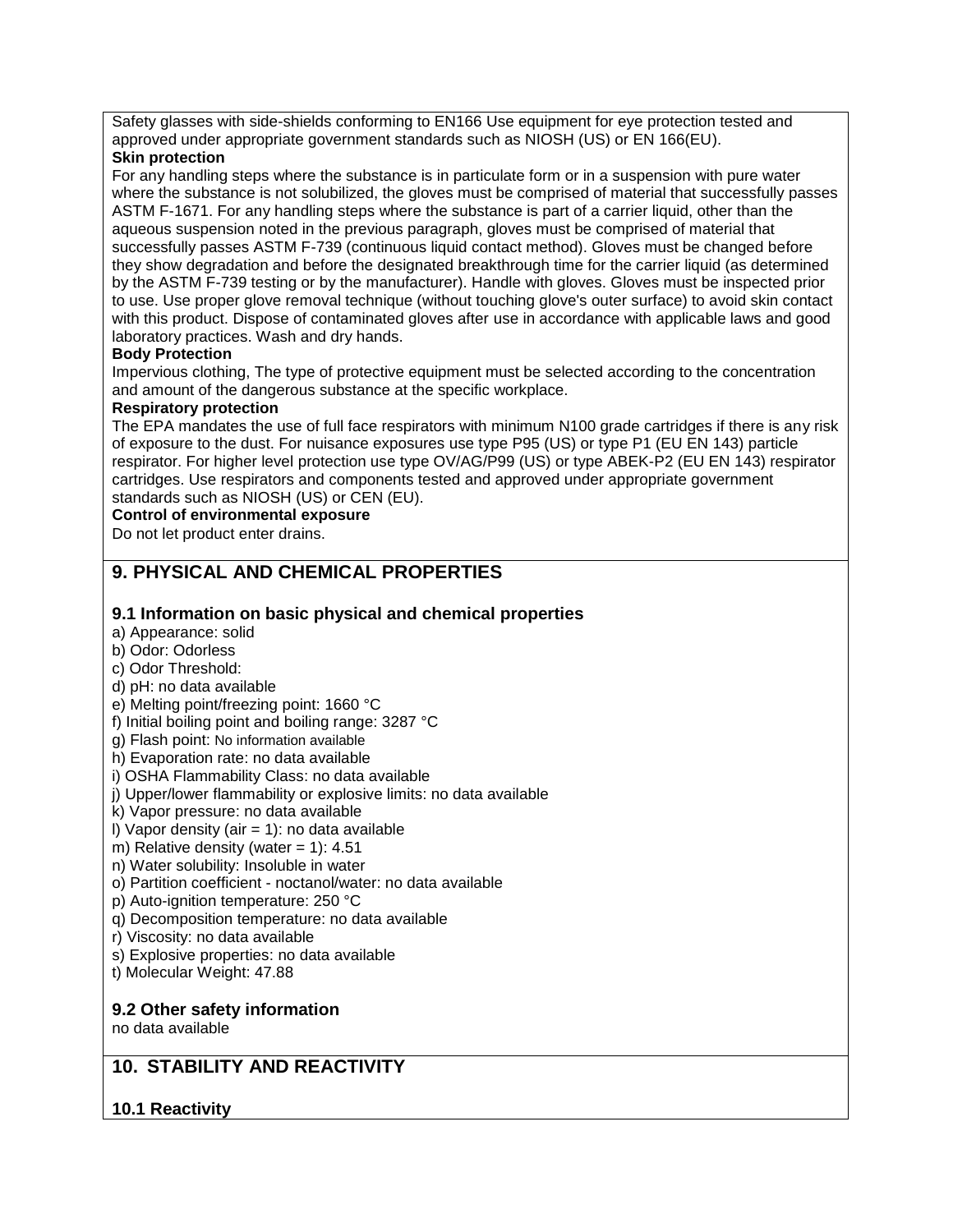Water reactive.

## **10.2 Chemical stability**

Moisture sensitive. Air sensitive. Pyrophoric: Spontaneously flammable in air.

## **10.3 Possibility of hazardous reactions**

None under normal processing.

## **10.4 Conditions to avoid**

Avoid dust formation. Incompatible products. Exposure to air. Exposure to moist air or water. Excess heat.

### **10.5 Incompatible materials**

Water, Strong acids, Strong bases, Alcohols, Halogens, Halogenated compounds, Carbon dioxide (CO2)

### **10.6 Hazardous decomposition products**

Hydrogen, Fumes of aluminum or aluminum oxide In the event of fire: see section 5

# **11. TOXICOLOGICAL INFORMATION**

### **11.1 Information on toxicological effects**

**Acute toxicity** No information available **Skin corrosion/irritation** No information available **Serious eye damage/eye irritation** No information available **Respiratory or skin sensitization** No information available **Germ cell mutagenicity** no data available **Carcinogenicity** Not listed **Reproductive toxicity** no data available **Specific target organ toxicity - single exposure** no data available **Specific target organ toxicity - repeated exposure** no data available **Aspiration hazard** Product may be an aspiration hazard **Additional Information** To the best of our knowledge, the chemical, physical, and toxicological properties have not been thoroughly investigated.

# **12.ECOLOGICAL INFORMATION**

### **12.1 Ecotoxicity**

No information available

### **12.2 Persistence and degradability**

No information available

### **12.3 Bioaccumulative potential**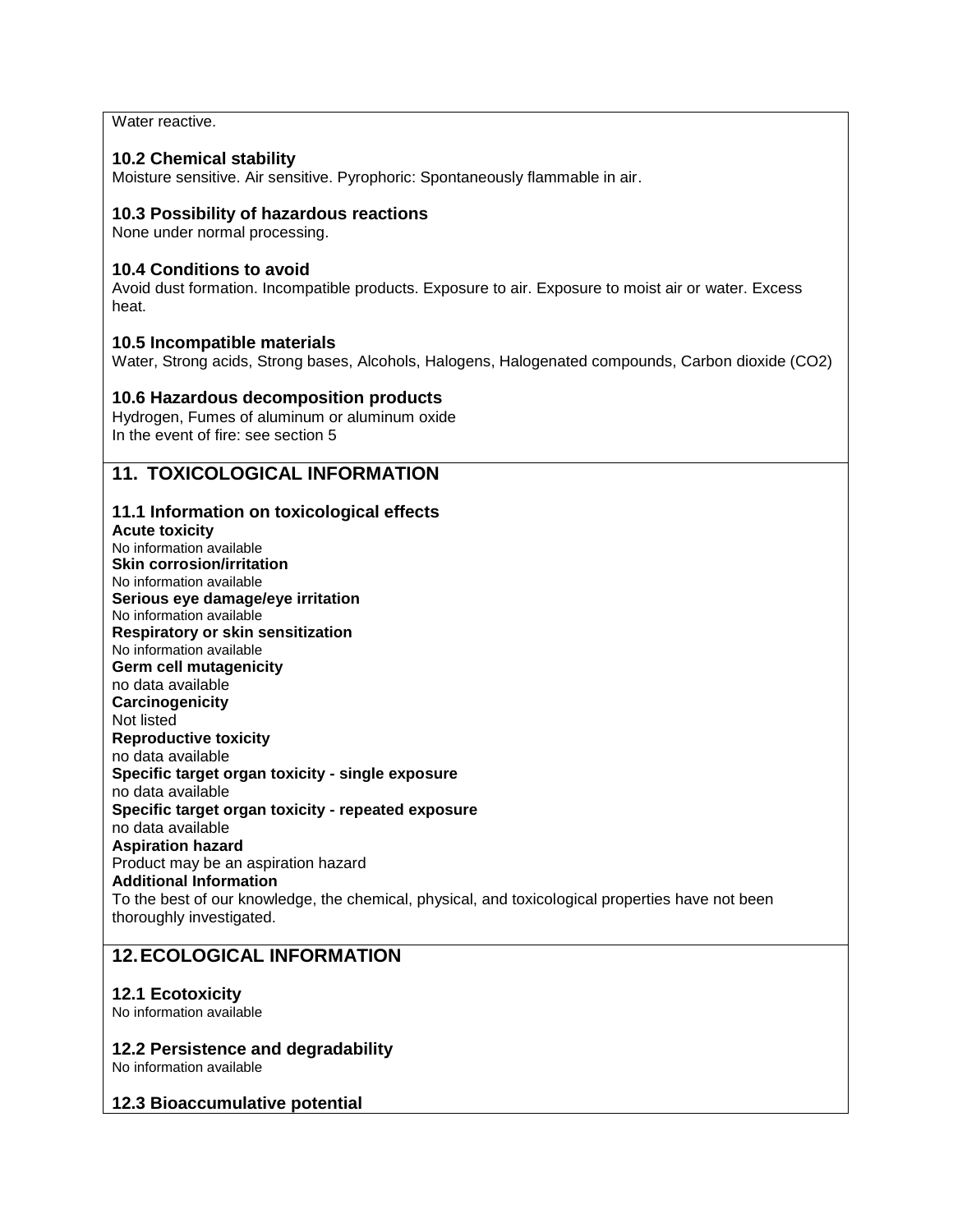No information available

#### **12.4 Mobility in soil**

no data available

#### **12.5 Results of PBT and vPvB assessment**

PBT/vPvB assessment not available as chemical safety assessment not required/not conducted

#### **12.6 Other adverse effects**

Do not allow product to enter surface waters, wastewater or soil.

## **13.DISPOSAL CONSIDERATIONS**

### **13.1 Waste treatment methods**

#### **Product**

Offer surplus and non-recyclable solutions to a licensed disposal company. Contact a licensed professional waste disposal service to dispose of this material. **Contaminated packaging**

## **14.TRANSPORT INFORMATION**

#### **US DOT Information**

Shipping Name: TITANIUM POWDER, DRY. Hazard Class: 4.2 UN/NA #: UN2546 Packing Group: III

#### **IMDG Information**

Shipping Name: TITANIUM POWDER, DRY. Hazard Class: 4.2 UN/NA #: UN2546 Packing Group: III

#### **IATA Information**

Shipping Name: TITANIUM POWDER, DRY. Hazard Class: 4.2 UN/NA #: UN2546 Packing Group: III

## **15.REGULATORY INFORMATION**

#### **SARA 302 Components**

SARA 302: No chemicals in this material are subject to the reporting requirements of SARA Title III, Section 302.

#### **SARA 313 Components**

SARA 313: This material does not contain any chemical components with known CAS numbers that exceed the threshold (De Minimis) reporting levels established by SARA Title III, Section 313. **SARA 311/312 Hazards** Acute Health Hazard

# **16.OTHER INFORMATION**

**Full text of H-Statements referred to under sections 2 and 3.** H260: In contact with water releases flammable gases which may ignite spontaneously.